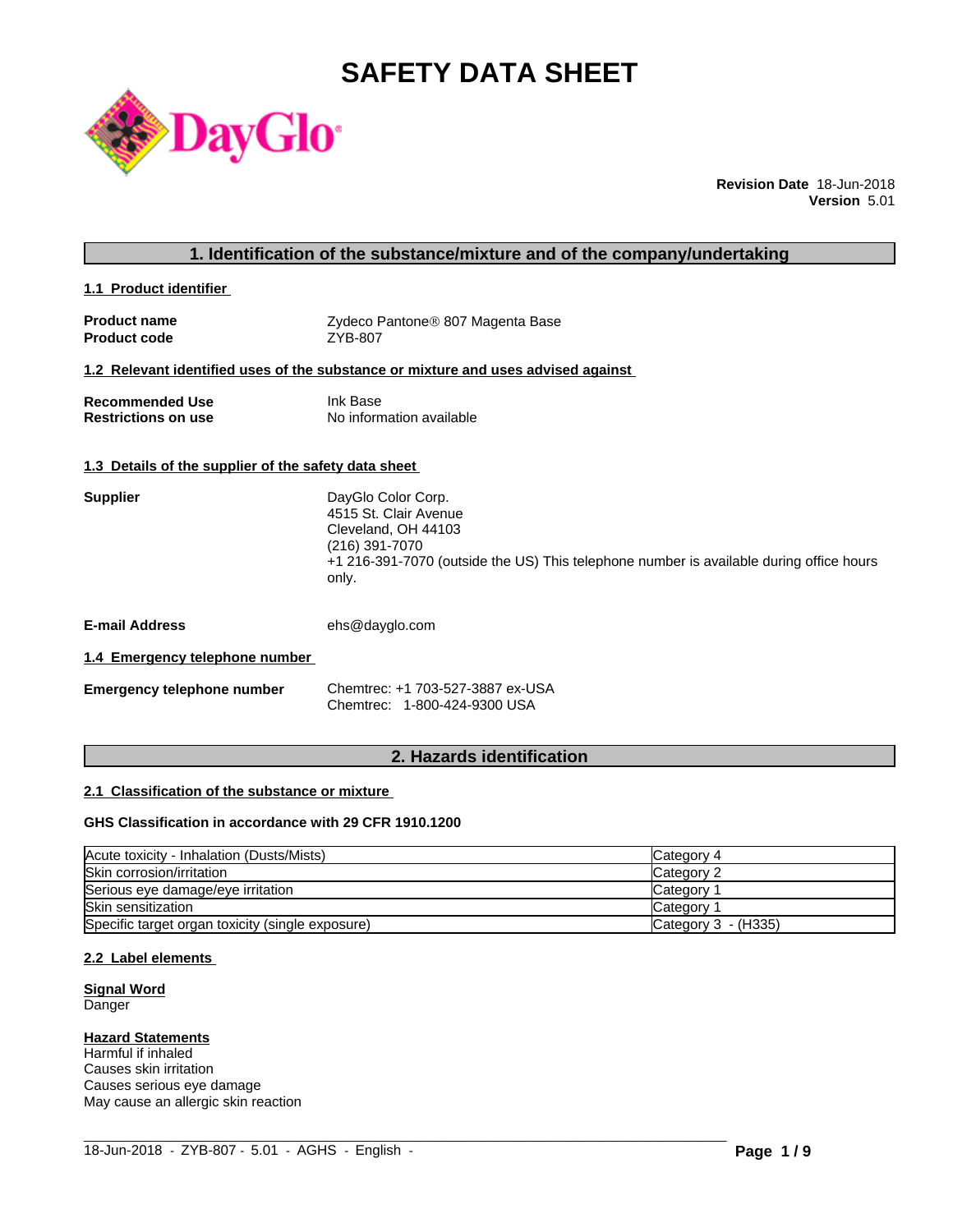May cause respiratory irritation



#### **Precautionary Statements - Prevention**

Avoid breathing dust/fume/gas/mist/vapors/spray Use only outdoors or in a well-ventilated area Wash face, hands and any exposed skin thoroughly after handling Contaminated work clothing should not be allowed out of the workplace Wear protective gloves/clothing and eye/face protection

#### **Precautionary Statements - Response**

Specific treatment (see .? on this label) IF IN EYES: Rinse cautiously with water for several minutes. Remove contact lenses, if present and easy to do. Continue rinsing Immediately call a POISON CENTER or doctor IF ON SKIN: Wash with plenty of water and soap Take off contaminated clothing and wash it before reuse If skin irritation or rash occurs: Get medical advice/attention IF INHALED: Remove person to fresh air and keep comfortable for breathing Call a POISON CENTER or doctor if you feel unwell

 $\overline{\phantom{a}}$  ,  $\overline{\phantom{a}}$  ,  $\overline{\phantom{a}}$  ,  $\overline{\phantom{a}}$  ,  $\overline{\phantom{a}}$  ,  $\overline{\phantom{a}}$  ,  $\overline{\phantom{a}}$  ,  $\overline{\phantom{a}}$  ,  $\overline{\phantom{a}}$  ,  $\overline{\phantom{a}}$  ,  $\overline{\phantom{a}}$  ,  $\overline{\phantom{a}}$  ,  $\overline{\phantom{a}}$  ,  $\overline{\phantom{a}}$  ,  $\overline{\phantom{a}}$  ,  $\overline{\phantom{a}}$ 

#### **Precautionary Statements - Storage**

Store in a well-ventilated place. Keep container tightly closed Store locked up

# **Precautionary Statements - Disposal**

Dispose of contents/container to an approved waste disposal plant

#### **2.3. Other Hazards Hazards not otherwise classified (HNOC)**

Not Applicable

#### **2.4 Other information**

Not Applicable

**Unknown Acute Toxicity** <1% of the mixture consists of ingredient(s) of unknown toxicity

#### **3. Composition/Information on Ingredients**

#### **Substance Mixture**

| Tripropylene glycol diacrylate<br>42978-66-5<br>$20 - 30$<br>$20 - 30$<br>Ethoxylated trimethylolpropane triacrylate<br>28961-43-5<br>73398-89-7<br>C.I. Basic Violet 11:1 (tetrachlorozincate)<br>- 5 |
|--------------------------------------------------------------------------------------------------------------------------------------------------------------------------------------------------------|
|                                                                                                                                                                                                        |
|                                                                                                                                                                                                        |
|                                                                                                                                                                                                        |
| Talc<br>14807-96-6<br>- 5                                                                                                                                                                              |
| 3068-39-1<br>C.I. Basic Red 1:1<br>- 5                                                                                                                                                                 |

The exact percentage (concentration) of composition has been withheld as a trade secret.

#### **4. First aid measures**

 $\_$  ,  $\_$  ,  $\_$  ,  $\_$  ,  $\_$  ,  $\_$  ,  $\_$  ,  $\_$  ,  $\_$  ,  $\_$  ,  $\_$  ,  $\_$  ,  $\_$  ,  $\_$  ,  $\_$  ,  $\_$  ,  $\_$  ,  $\_$  ,  $\_$  ,  $\_$  ,  $\_$  ,  $\_$  ,  $\_$  ,  $\_$  ,  $\_$  ,  $\_$  ,  $\_$  ,  $\_$  ,  $\_$  ,  $\_$  ,  $\_$  ,  $\_$  ,  $\_$  ,  $\_$  ,  $\_$  ,  $\_$  ,  $\_$  ,

#### **4.1 Description of first-aid measures**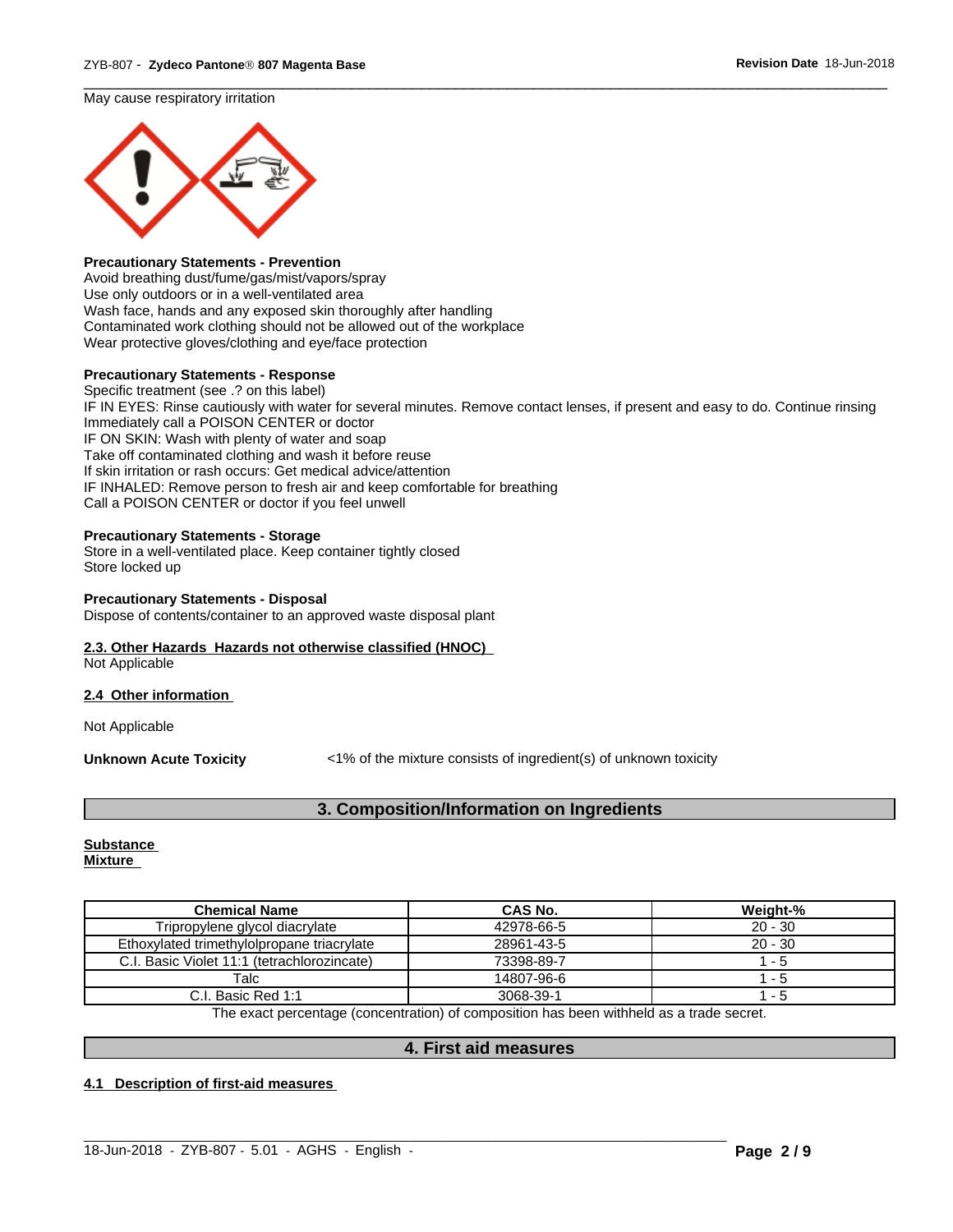| <b>General advice</b> | No information available.                                                                                                                                                                                                 |
|-----------------------|---------------------------------------------------------------------------------------------------------------------------------------------------------------------------------------------------------------------------|
| Eye contact           | Immediately flush with plenty of water. After initial flushing, remove any contact lenses and<br>continue flushing for at least 15 minutes. Keep eye wide open while rinsing. Seek<br>immediate medical attention/advice. |
| <b>Skin contact</b>   | Wash off immediately with soap and plenty of water. Remove all contaminated clothes and<br>shoes. Call a physician immediately.                                                                                           |
| <b>Inhalation</b>     | Move to fresh air. If symptoms persist, call a physician.                                                                                                                                                                 |
| Ingestion             | Do NOT induce vomiting. Drink plenty of water. Consult a physician.                                                                                                                                                       |
|                       | 4.2 Most important symptoms and effects, both acute and delayed                                                                                                                                                           |
| <b>Symptoms</b>       | See Section 2.2, Label Elements and/or Section 11, Toxicological effects.                                                                                                                                                 |
|                       | 4.3 Indication of any immediate medical attention and special treatment needed                                                                                                                                            |
| Notes to physician    | Treat symptomatically.                                                                                                                                                                                                    |

# **5. Fire-Fighting Measures**

#### **5.1 Extinguishing media**

#### **Suitable extinguishing media**

Use extinguishing measures that are appropriate to local circumstances and the surrounding environment.

#### **Unsuitable Extinguishing Media** None.

#### **5.2 Special hazards arising from the substance or mixture**

#### **Special Hazard**

None known based on information supplied.

**Hazardous Combustion Products** Carbon oxides. Nitrogen oxides (NOx).

#### **Explosion Data**

**Sensitivity to Mechanical Impact** None. **Sensitivity to Static Discharge** None.

#### **5.3 Advice for firefighters**

As in any fire, wear self-contained breathing apparatus pressure-demand, MSHA/NIOSH (approved or equivalent) and full protective gear.

#### **6. Accidental Release Measures**

#### **6.1 Personal precautions, protective equipment and emergency procedures**

Ensure adequate ventilation, especially in confined areas. Use personal protective equipment.

#### **6.2 Environmental precautions**

Prevent product from entering drains. See Section 12 for additional Ecological information.

#### **6.3 Methods and materials for containment and cleaning up**

| <b>Methods for Containment</b> | Dike to collect large liquid spills. Absorb with earth, sand or other non-combustible material<br>and transfer to containers for later disposal. |
|--------------------------------|--------------------------------------------------------------------------------------------------------------------------------------------------|
| Methods for cleaning up        | Soak up with inert absorbent material. Keep in suitable and closed containers for disposal.                                                      |

 $\_$  ,  $\_$  ,  $\_$  ,  $\_$  ,  $\_$  ,  $\_$  ,  $\_$  ,  $\_$  ,  $\_$  ,  $\_$  ,  $\_$  ,  $\_$  ,  $\_$  ,  $\_$  ,  $\_$  ,  $\_$  ,  $\_$  ,  $\_$  ,  $\_$  ,  $\_$  ,  $\_$  ,  $\_$  ,  $\_$  ,  $\_$  ,  $\_$  ,  $\_$  ,  $\_$  ,  $\_$  ,  $\_$  ,  $\_$  ,  $\_$  ,  $\_$  ,  $\_$  ,  $\_$  ,  $\_$  ,  $\_$  ,  $\_$  ,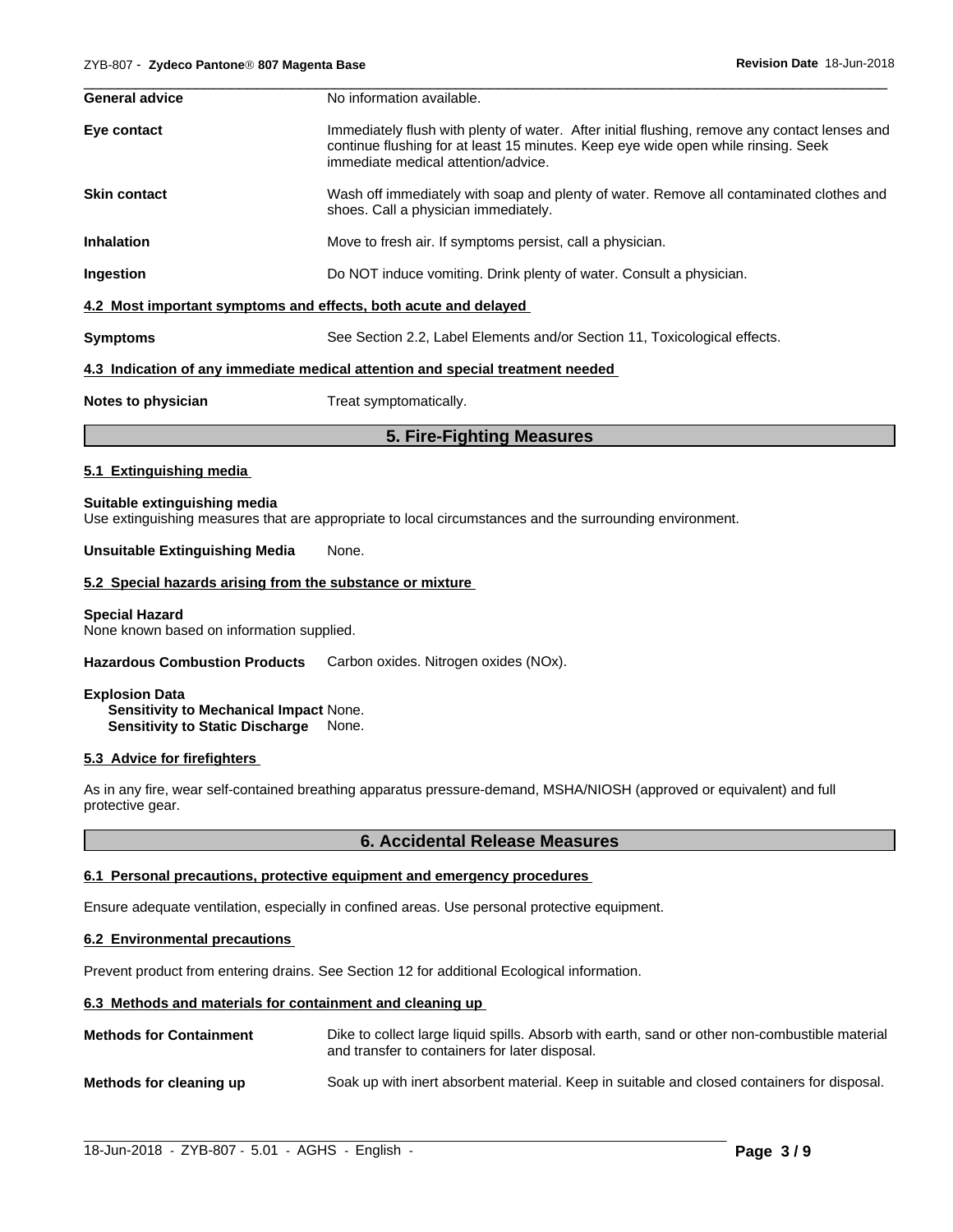| 7. Handling and storage                                          |                                                                                                                   |  |
|------------------------------------------------------------------|-------------------------------------------------------------------------------------------------------------------|--|
| 7.1 Precautions for safe handling                                |                                                                                                                   |  |
| Advice on safe handling                                          | Prevent contact with skin, eyes and clothing. Wash thoroughly after handling.                                     |  |
| <b>Hygiene measures</b>                                          | When using, do not eat, drink or smoke. Handle in accordance with good industrial hygiene<br>and safety practice. |  |
| 7.2 Conditions for safe storage, including any incompatibilities |                                                                                                                   |  |
| <b>Storage Conditions</b>                                        | Keep at temperatures below .? °C. Protect from light.                                                             |  |
| <b>Materials to Avoid</b>                                        | No materials to be especially mentioned.                                                                          |  |

 $\overline{\phantom{a}}$  ,  $\overline{\phantom{a}}$  ,  $\overline{\phantom{a}}$  ,  $\overline{\phantom{a}}$  ,  $\overline{\phantom{a}}$  ,  $\overline{\phantom{a}}$  ,  $\overline{\phantom{a}}$  ,  $\overline{\phantom{a}}$  ,  $\overline{\phantom{a}}$  ,  $\overline{\phantom{a}}$  ,  $\overline{\phantom{a}}$  ,  $\overline{\phantom{a}}$  ,  $\overline{\phantom{a}}$  ,  $\overline{\phantom{a}}$  ,  $\overline{\phantom{a}}$  ,  $\overline{\phantom{a}}$ 

#### **8. Exposure controls/personal protection**

#### **8.1 Exposure Guidelines**

| <b>Chemical Name</b> | <b>ACGIH TLV</b>        | <b>OSHA PEL</b>          | <b>British Columbia</b> | Alberta                 | Quebec                  | <b>Ontario TWAEV</b>    |
|----------------------|-------------------------|--------------------------|-------------------------|-------------------------|-------------------------|-------------------------|
| Talc                 | TWA: $2 \text{ mg/m}^3$ | TWA: 20 mppcf if $\vert$ | TWA: $2 \text{ mg/m}^3$ | TWA: $2 \text{ mg/m}^3$ | TWA: $3 \text{ mg/m}^3$ | TWA: $2 \text{ mg/m}^3$ |
| 14807-96-6           | particulate matter      | 1% Quartz or more,       |                         |                         |                         |                         |
|                      | containing no           | use Quartz limit         |                         |                         |                         |                         |
|                      | asbestos and <1%        |                          |                         |                         |                         |                         |
|                      | crystalline silica,     |                          |                         |                         |                         |                         |
|                      | respirable fraction I   |                          |                         |                         |                         |                         |

#### **8.2 Appropriate engineering controls**

| <b>Engineering Measures</b> | Showers              |
|-----------------------------|----------------------|
|                             | Eyewash stations     |
|                             | Ventilation systems. |

#### **8.3 Individual protection measures, such as personal protective equipment**

| <b>Eve/Face Protection</b>    | Wear chemical-resistant glasses and/or goggles and a face shield when eye and face<br>contact is possible due to handling and processing of material. |
|-------------------------------|-------------------------------------------------------------------------------------------------------------------------------------------------------|
| Skin and body protection      | Wear chemical resistant footwear and clothing such as gloves, an apron or a whole body<br>suit as appropriate.                                        |
| <b>Respiratory protection</b> | . NIOSH/MSHA approved respiratory protection should be worn if exposure is anticipated.                                                               |
| <b>Hygiene measures</b>       | See section 7 for more information                                                                                                                    |

 $\_$  ,  $\_$  ,  $\_$  ,  $\_$  ,  $\_$  ,  $\_$  ,  $\_$  ,  $\_$  ,  $\_$  ,  $\_$  ,  $\_$  ,  $\_$  ,  $\_$  ,  $\_$  ,  $\_$  ,  $\_$  ,  $\_$  ,  $\_$  ,  $\_$  ,  $\_$  ,  $\_$  ,  $\_$  ,  $\_$  ,  $\_$  ,  $\_$  ,  $\_$  ,  $\_$  ,  $\_$  ,  $\_$  ,  $\_$  ,  $\_$  ,  $\_$  ,  $\_$  ,  $\_$  ,  $\_$  ,  $\_$  ,  $\_$  ,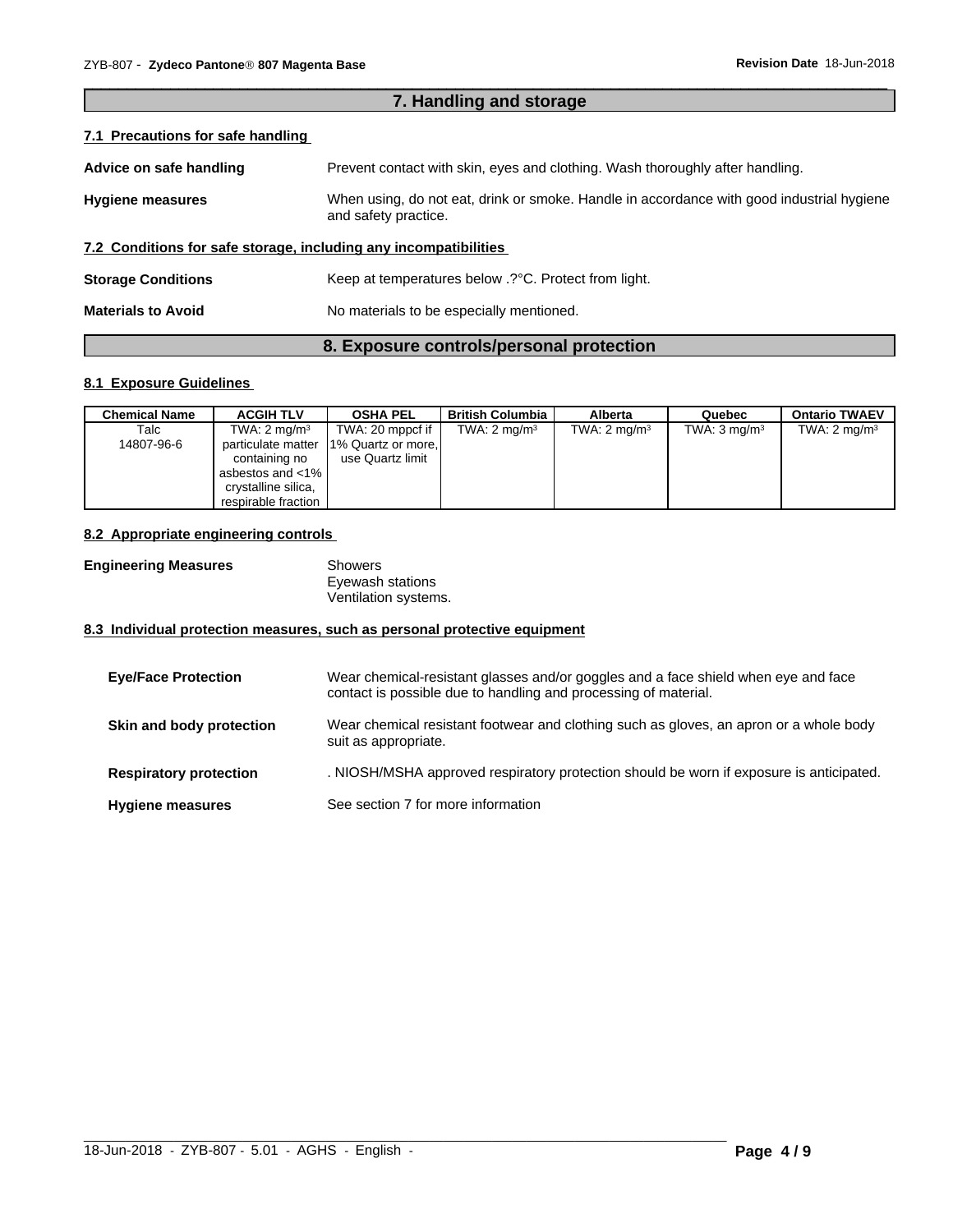#### **9. Physical and chemical properties**

 $\overline{\phantom{a}}$  ,  $\overline{\phantom{a}}$  ,  $\overline{\phantom{a}}$  ,  $\overline{\phantom{a}}$  ,  $\overline{\phantom{a}}$  ,  $\overline{\phantom{a}}$  ,  $\overline{\phantom{a}}$  ,  $\overline{\phantom{a}}$  ,  $\overline{\phantom{a}}$  ,  $\overline{\phantom{a}}$  ,  $\overline{\phantom{a}}$  ,  $\overline{\phantom{a}}$  ,  $\overline{\phantom{a}}$  ,  $\overline{\phantom{a}}$  ,  $\overline{\phantom{a}}$  ,  $\overline{\phantom{a}}$ 

#### **9.1 Information on basic physical and chemical properties**

| <b>Physical state</b>              | Liquid                 |                          |                          |
|------------------------------------|------------------------|--------------------------|--------------------------|
| Appearance                         | Liquid                 | <b>Color</b>             | Magenta                  |
| Odor                               | Acrylates              | <b>Odor Threshold</b>    | No information available |
|                                    |                        |                          |                          |
| <b>Property</b>                    | <b>Values</b>          | Remarks • Methods        |                          |
| pH                                 |                        | No information available |                          |
| <b>Melting/freezing point</b>      |                        | No information available |                          |
| <b>Boiling point/boiling range</b> | $> 94$ °C / 201 °F     |                          |                          |
| <b>Flash Point</b>                 | $> 94$ °C $/ > 201$ °F |                          |                          |
| <b>Evaporation rate</b>            |                        | No information available |                          |
| Flammability (solid, gas)          |                        | No information available |                          |
| <b>Flammability Limits in Air</b>  |                        |                          |                          |
| upper flammability limit           |                        | No information available |                          |
| lower flammability limit           |                        | No information available |                          |
| Vapor pressure                     |                        | No information available |                          |
| Vapor density                      |                        | No information available |                          |
| <b>Specific Gravity</b>            | 1.18                   |                          |                          |
| <b>Water solubility</b>            | Insoluble in water     |                          |                          |
| Solubility in other solvents       |                        | No information available |                          |
| <b>Partition coefficient</b>       |                        | No information available |                          |
| <b>Autoignition temperature</b>    |                        | No information available |                          |
| <b>Decomposition temperature</b>   |                        | No information available |                          |
| Viscosity, kinematic               |                        | No information available |                          |
| Viscosity, dynamic                 |                        | No information available |                          |
| <b>Explosive properties</b>        |                        | No information available |                          |
| <b>Oxidizing Properties</b>        |                        | No information available |                          |
| 9.2 Other information              |                        |                          |                          |
|                                    |                        |                          |                          |

#### **Volatile organic compounds (VOC)** 12 g/L **content**

### **10. Stability and Reactivity**

 $\_$  ,  $\_$  ,  $\_$  ,  $\_$  ,  $\_$  ,  $\_$  ,  $\_$  ,  $\_$  ,  $\_$  ,  $\_$  ,  $\_$  ,  $\_$  ,  $\_$  ,  $\_$  ,  $\_$  ,  $\_$  ,  $\_$  ,  $\_$  ,  $\_$  ,  $\_$  ,  $\_$  ,  $\_$  ,  $\_$  ,  $\_$  ,  $\_$  ,  $\_$  ,  $\_$  ,  $\_$  ,  $\_$  ,  $\_$  ,  $\_$  ,  $\_$  ,  $\_$  ,  $\_$  ,  $\_$  ,  $\_$  ,  $\_$  ,

#### **10.1 Reactivity**

No data available

#### **10.2 Chemical stability**

Stable

#### **10.3 Possibility of hazardous reactions**

None under normal processing.

#### **10.4 Conditions to Avoid**

Heat (temperatures above flash point), sparks, ignition points, flames, static electricity.

#### **10.5 Incompatible Materials**

None known based on information supplied.

#### **10.6 Hazardous Decomposition Products**

None known based on information supplied.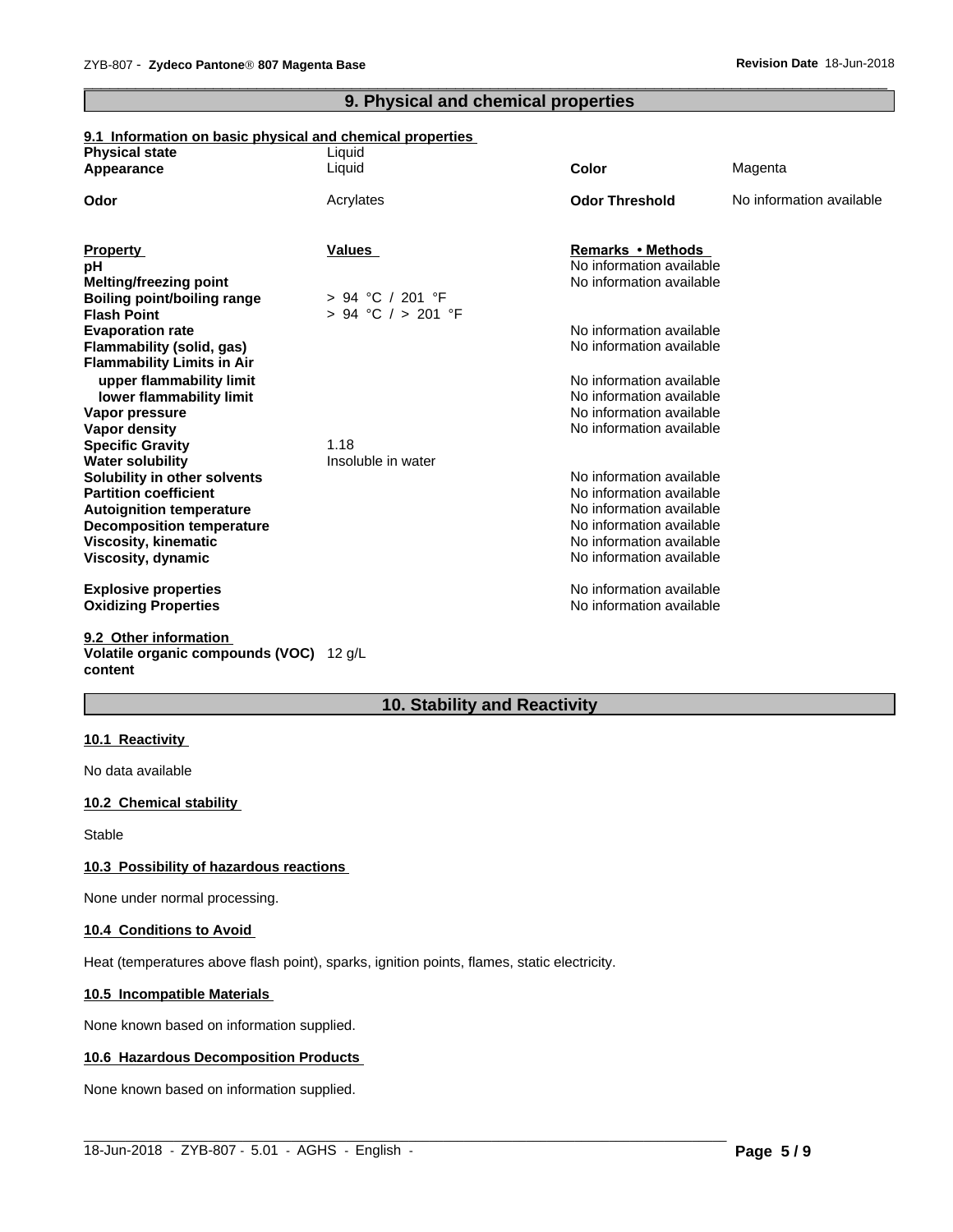#### **11. Toxicological information**

 $\overline{\phantom{a}}$  ,  $\overline{\phantom{a}}$  ,  $\overline{\phantom{a}}$  ,  $\overline{\phantom{a}}$  ,  $\overline{\phantom{a}}$  ,  $\overline{\phantom{a}}$  ,  $\overline{\phantom{a}}$  ,  $\overline{\phantom{a}}$  ,  $\overline{\phantom{a}}$  ,  $\overline{\phantom{a}}$  ,  $\overline{\phantom{a}}$  ,  $\overline{\phantom{a}}$  ,  $\overline{\phantom{a}}$  ,  $\overline{\phantom{a}}$  ,  $\overline{\phantom{a}}$  ,  $\overline{\phantom{a}}$ 

#### **11.1 Acute toxicity**

#### **Numerical measures of toxicity: Product Information**

#### **The following values are calculated based on chapter 3.1 of the GHS document**

| Unknown Acute Toxicity  | $\langle 1\%$ of the mixture consists of ingredient(s) of unknown toxicity |
|-------------------------|----------------------------------------------------------------------------|
| Oral LD50               | 9,085.00 mg/kg                                                             |
| <b>LC50 (Dust/Mist)</b> | $3.15$ ma/l                                                                |

#### **Numerical measures of toxicity: Component Information**

| <b>Chemical Name</b>                                         | LD50 Oral         | <b>LD50 Dermal</b> | <b>LC50 Inhalation</b> |
|--------------------------------------------------------------|-------------------|--------------------|------------------------|
| Tripropylene glycol diacrylate<br>42978-66-5                 | 3000 mg/kg (Rat)  | > 2 g/kg (Rabbit)  |                        |
| C.I. Basic Violet 11:1<br>(tetrachlorozincate)<br>73398-89-7 | 220 mg/kg $(Rat)$ |                    | $0.83$ mg/l (4 hour)   |
| C.I. Basic Red 1:1<br>3068-39-1                              | 449 mg/kg (Rat)   | 2,500 mg/kg (Rat)  | $0.05$ mg/l (4 hours)  |

#### **11.2 Information on toxicologicaleffects**

#### **Skin corrosion/irritation**

Product Information

• Causes burns

• Repeated or prolonged skin contact may cause skin irritation and/or dermatitis and sensitization of susceptible persons

 $\_$  ,  $\_$  ,  $\_$  ,  $\_$  ,  $\_$  ,  $\_$  ,  $\_$  ,  $\_$  ,  $\_$  ,  $\_$  ,  $\_$  ,  $\_$  ,  $\_$  ,  $\_$  ,  $\_$  ,  $\_$  ,  $\_$  ,  $\_$  ,  $\_$  ,  $\_$  ,  $\_$  ,  $\_$  ,  $\_$  ,  $\_$  ,  $\_$  ,  $\_$  ,  $\_$  ,  $\_$  ,  $\_$  ,  $\_$  ,  $\_$  ,  $\_$  ,  $\_$  ,  $\_$  ,  $\_$  ,  $\_$  ,  $\_$  ,

Component Information

• No information available

#### **Serious eye damage/eye irritation**

**Product Information** 

• Causes serious eye damage

Component Information

• No information available

#### **Respiratory or skin sensitization**

Product Information

• May cause sensitization of susceptible persons

• May be harmful if inhaled

Component Information

• No information available

#### **Germ cell mutagenicity**

Product Information

• No information available

Component Information

• No information available

#### **Carcinogenicity**

Product Information

• Contains no ingredient listed as a carcinogen

Component Information

• No information available

#### **Reproductive toxicity**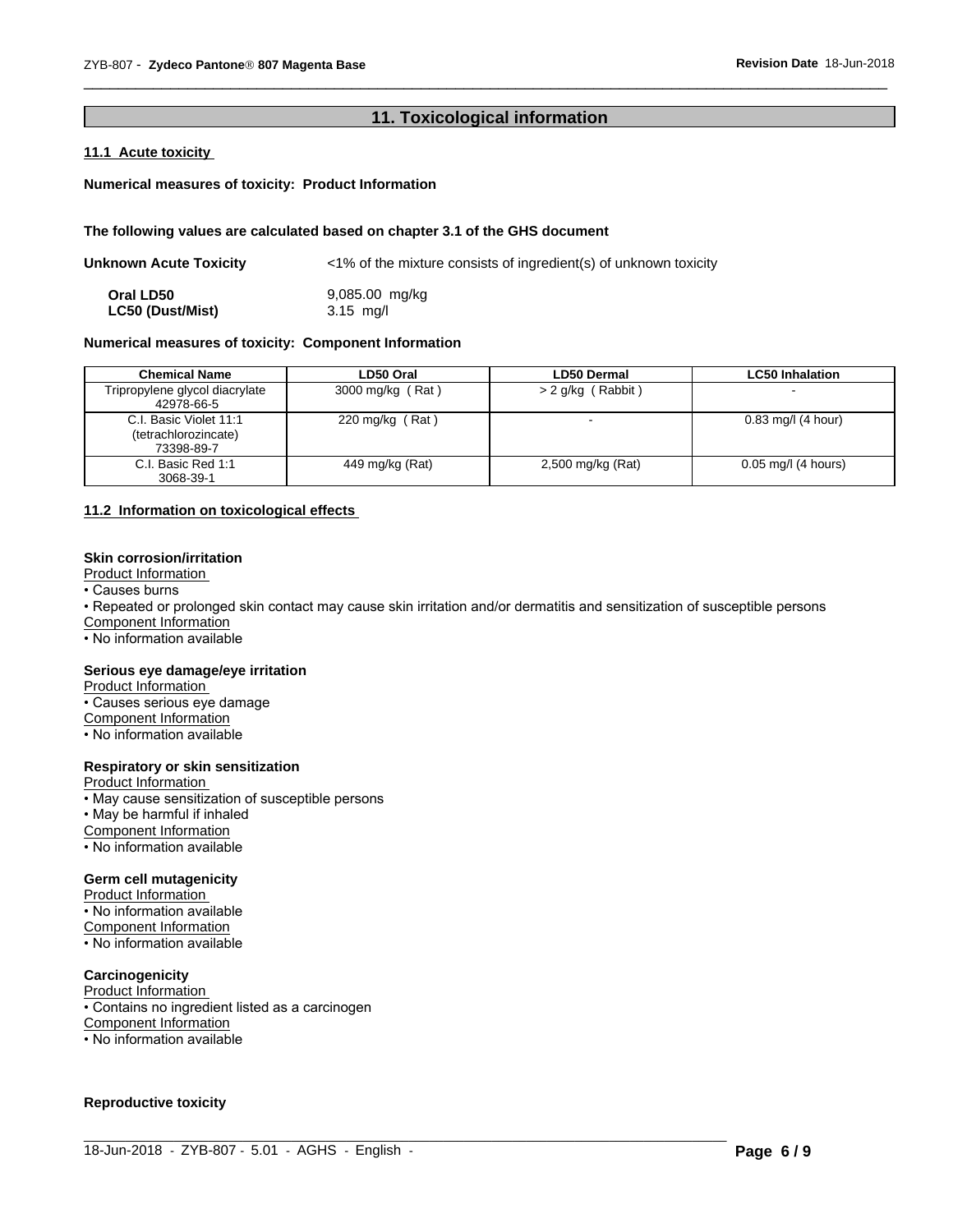Product Information • No information available Component Information • No information available

#### **STOT - single exposure** No information available

**STOT - repeated exposure** No information available

#### **Other adverse effects**

Product Information • No information available Component Information  $\cdot$  No information available

### **Aspiration hazard**

Product Information • No information available Component Information • No information available

#### **12. Ecological information**

 $\overline{\phantom{a}}$  ,  $\overline{\phantom{a}}$  ,  $\overline{\phantom{a}}$  ,  $\overline{\phantom{a}}$  ,  $\overline{\phantom{a}}$  ,  $\overline{\phantom{a}}$  ,  $\overline{\phantom{a}}$  ,  $\overline{\phantom{a}}$  ,  $\overline{\phantom{a}}$  ,  $\overline{\phantom{a}}$  ,  $\overline{\phantom{a}}$  ,  $\overline{\phantom{a}}$  ,  $\overline{\phantom{a}}$  ,  $\overline{\phantom{a}}$  ,  $\overline{\phantom{a}}$  ,  $\overline{\phantom{a}}$ 

#### **12.1 Toxicity**

**Ecotoxicity No information available** 

 $<$  1 % of the mixture consists of components(s) of unknown hazards to the aquatic environment

#### **Ecotoxicity effects**

| <b>Chemical Name</b>           | <b>Toxicity to algae</b> | <b>Toxicity to fish</b>          | Toxicity to daphnia and other<br>aquatic invertebrates |
|--------------------------------|--------------------------|----------------------------------|--------------------------------------------------------|
|                                |                          |                                  |                                                        |
| Tripropylene glycol diacrylate | EC50: 72 h Desmodesmus   |                                  | EC50: 48 h Daphnia magna 88.7                          |
| 42978-66-5                     | subspicatus 28 mg/L      |                                  | ma/L                                                   |
| Talc                           | $\overline{\phantom{a}}$ | LC50: 96 h Brachydanio rerio 100 |                                                        |
| 14807-96-6                     |                          | a/L semi-static                  |                                                        |

#### **12.2 Persistence and degradability**

No information available.

#### **12.3 Bioaccumulative potential**

Discharge into the environment must be avoided

| <b>Chemical Name</b>           | Pow<br>loq    |
|--------------------------------|---------------|
| Tripropylene glycol diacrylate | --<br><u></u> |
| 42978-66-5<br>479              |               |

#### **12.4 Mobility in soil**

No information available.

#### **12.5 Other adverse effects**

No information available

#### **13. Disposal Considerations**

 $\_$  ,  $\_$  ,  $\_$  ,  $\_$  ,  $\_$  ,  $\_$  ,  $\_$  ,  $\_$  ,  $\_$  ,  $\_$  ,  $\_$  ,  $\_$  ,  $\_$  ,  $\_$  ,  $\_$  ,  $\_$  ,  $\_$  ,  $\_$  ,  $\_$  ,  $\_$  ,  $\_$  ,  $\_$  ,  $\_$  ,  $\_$  ,  $\_$  ,  $\_$  ,  $\_$  ,  $\_$  ,  $\_$  ,  $\_$  ,  $\_$  ,  $\_$  ,  $\_$  ,  $\_$  ,  $\_$  ,  $\_$  ,  $\_$  ,

#### **13.1 Waste treatment methods**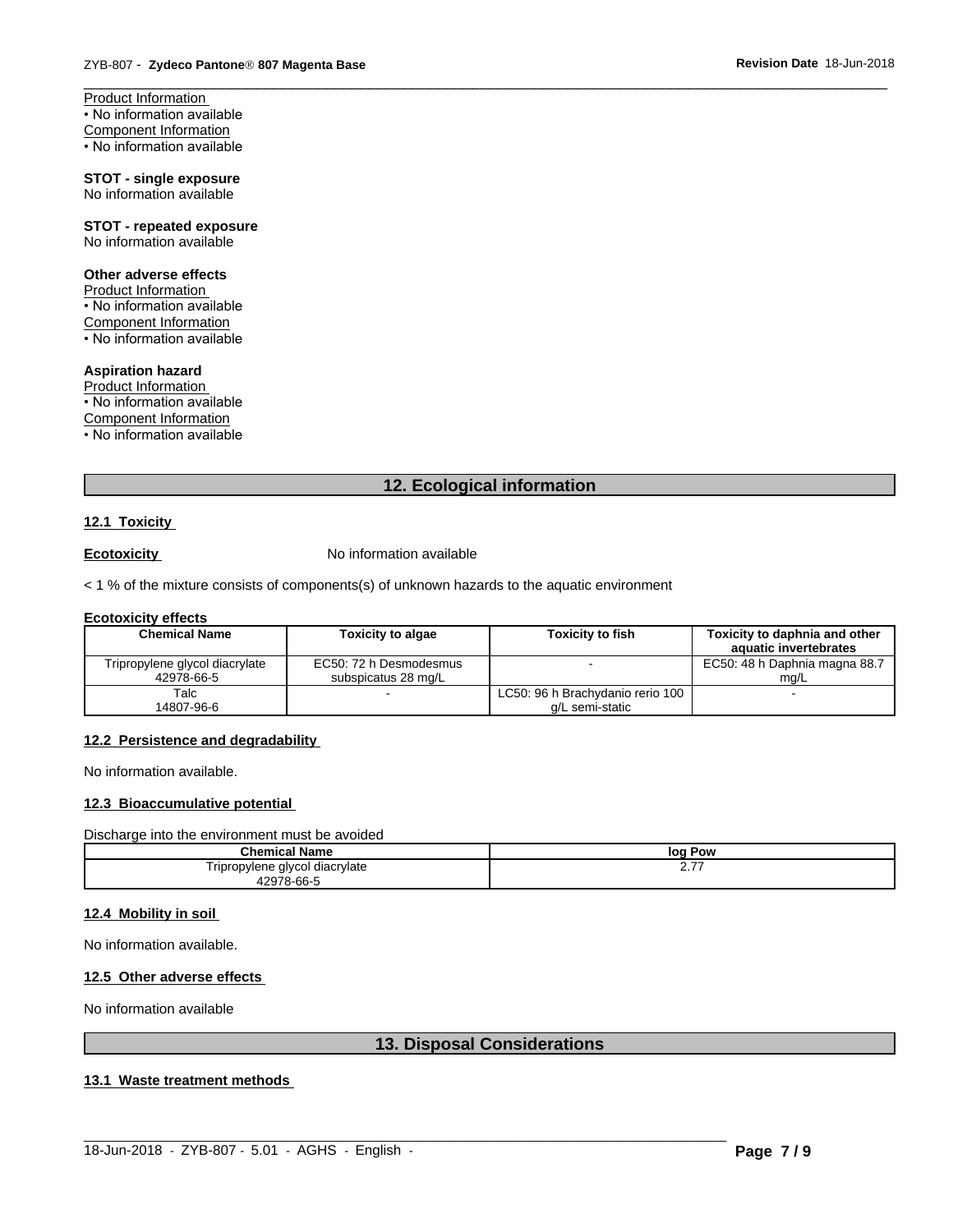Dispose of in accordance with federal, state, and local regulations.

### **14. Transport Information**

 $\overline{\phantom{a}}$  ,  $\overline{\phantom{a}}$  ,  $\overline{\phantom{a}}$  ,  $\overline{\phantom{a}}$  ,  $\overline{\phantom{a}}$  ,  $\overline{\phantom{a}}$  ,  $\overline{\phantom{a}}$  ,  $\overline{\phantom{a}}$  ,  $\overline{\phantom{a}}$  ,  $\overline{\phantom{a}}$  ,  $\overline{\phantom{a}}$  ,  $\overline{\phantom{a}}$  ,  $\overline{\phantom{a}}$  ,  $\overline{\phantom{a}}$  ,  $\overline{\phantom{a}}$  ,  $\overline{\phantom{a}}$ 

| <b>DOT</b>              | Not regulated                                                                                              |
|-------------------------|------------------------------------------------------------------------------------------------------------|
| <b>MEX</b>              | Not known                                                                                                  |
| <b>IMDG</b>             |                                                                                                            |
| Proper shipping name    | UN3082, Environmentally Hazardous Substance, Liquid, n.o.s., (Tripropylene glycol<br>diacrylate), 9, PGIII |
| <b>Hazard class</b>     | 9                                                                                                          |
| <b>UN</b>               | <b>UN3082</b>                                                                                              |
| <b>Packing Group</b>    | <b>PGIII</b>                                                                                               |
| <b>Marine pollutant</b> | Yes                                                                                                        |
| <b>IATA</b>             |                                                                                                            |
| <b>UN</b>               | <b>UN3082</b>                                                                                              |
| Proper shipping name    | UN3082, Environmentally Hazardous Substance, Liquid, n.o.s. (Tripropylene glycol<br>diacrylate), 9, PGIII  |
| <b>Hazard class</b>     | 9                                                                                                          |
| <b>Packing Group</b>    | <b>PGIII</b>                                                                                               |

#### **15. Regulatory information**

#### **15.1 International Inventories**

| <b>TSCA</b>          | Complies |
|----------------------|----------|
| <b>DSL</b>           | -        |
| <b>EINECS/ELINCS</b> |          |
| <b>ENCS</b>          |          |
| <b>IECSC</b>         |          |
| <b>KECL</b>          | -        |
| <b>PICCS</b>         | -        |
| <b>AICS</b>          |          |
| <b>NZIoC</b>         | -        |

 **TSCA** - United States Toxic Substances Control Act Section 8(b) Inventory

 **DSL** - Canadian Domestic Substances List

 **EINECS/ELINCS** - European Inventory of Existing Chemical Substances/European List of Notified Chemical Substances

 **PICCS** - Philippines Inventory of Chemicals and Chemical Substances

 **ENCS** - Japan Existing and New Chemical Substances

 **IECSC** - China Inventory of Existing Chemical Substances

 **KECL** - Korean Existing and Evaluated Chemical Substances

 **PICCS** - Philippines Inventory of Chemicals and Chemical Substances

 **AICS** - Australian Inventory of Chemical Substances

 **NZIoC** - New Zealand Inventory of Chemicals

#### **15.2 U.S. Federal Regulations**

#### **SARA 313**

Section 313 of Title III of the Superfund Amendments and Reauthorization Act of 1986 (SARA). This product contains a chemical or chemicals which are subject to the reporting requirements of the Act and Title 40 of the Code of Federal Regulations, Part 372:

| <b>Chemical Name</b>                                               | <b>SARA 313</b><br>Threshold Values % | Weight-% |
|--------------------------------------------------------------------|---------------------------------------|----------|
| <sup>∴</sup> ≁91 Violet اou<br>Basic<br>(tetrachlorozincate)<br>◡… | . ن                                   |          |
| 73398-89-7                                                         |                                       |          |

 $\_$  ,  $\_$  ,  $\_$  ,  $\_$  ,  $\_$  ,  $\_$  ,  $\_$  ,  $\_$  ,  $\_$  ,  $\_$  ,  $\_$  ,  $\_$  ,  $\_$  ,  $\_$  ,  $\_$  ,  $\_$  ,  $\_$  ,  $\_$  ,  $\_$  ,  $\_$  ,  $\_$  ,  $\_$  ,  $\_$  ,  $\_$  ,  $\_$  ,  $\_$  ,  $\_$  ,  $\_$  ,  $\_$  ,  $\_$  ,  $\_$  ,  $\_$  ,  $\_$  ,  $\_$  ,  $\_$  ,  $\_$  ,  $\_$  ,

#### **15.3 Pesticide Information**